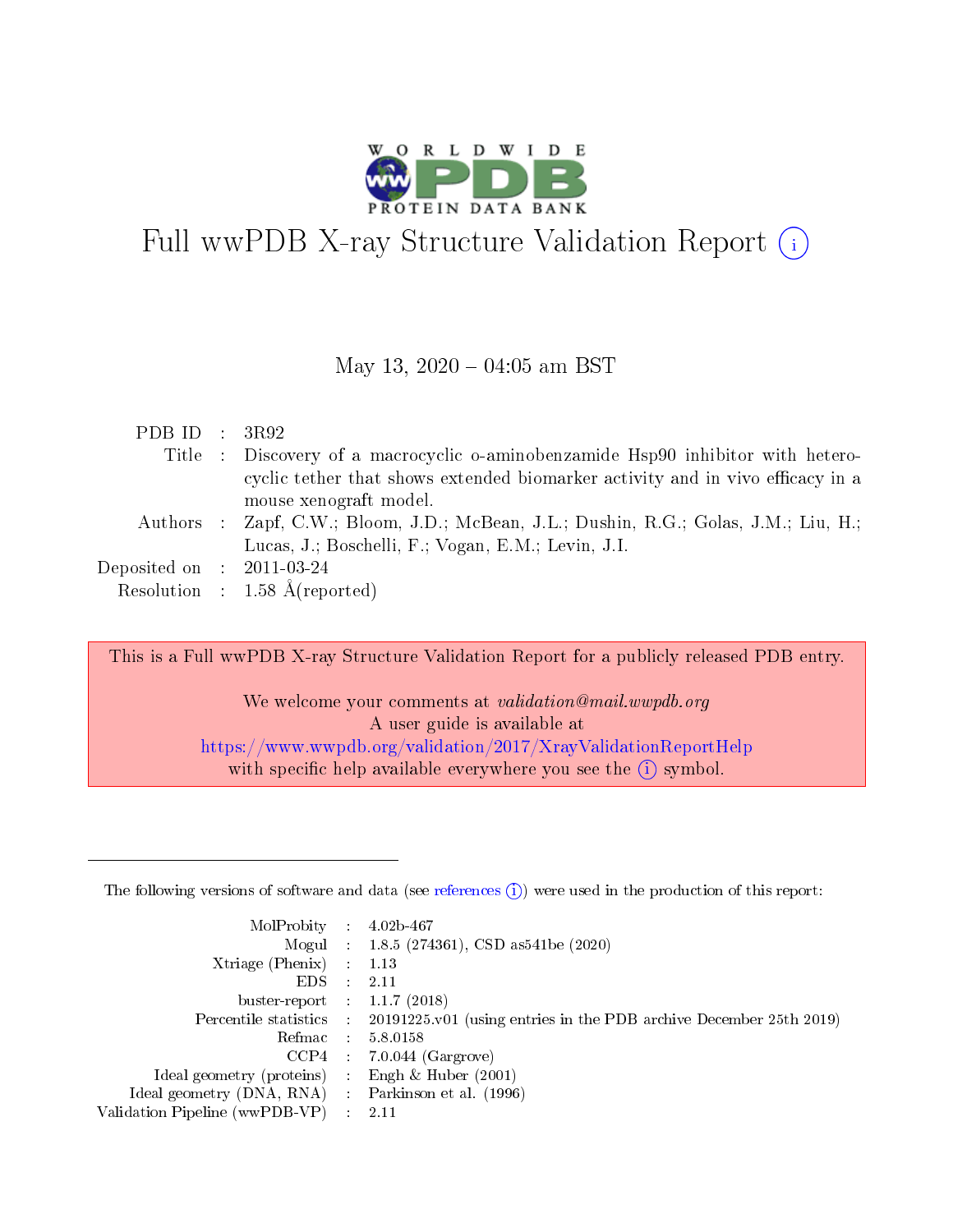# 1 [O](https://www.wwpdb.org/validation/2017/XrayValidationReportHelp#overall_quality)verall quality at a glance  $(i)$

The following experimental techniques were used to determine the structure: X-RAY DIFFRACTION

The reported resolution of this entry is 1.58 Å.

Percentile scores (ranging between 0-100) for global validation metrics of the entry are shown in the following graphic. The table shows the number of entries on which the scores are based.



| Metric                | Whole archive<br>$(\#\mathrm{Entries})$ | <b>Similar resolution</b><br>$(\#\text{Entries}, \, \text{resolution range}(\textup{\AA}))$ |
|-----------------------|-----------------------------------------|---------------------------------------------------------------------------------------------|
| $R_{free}$            | 130704                                  | $5534(1.60-1.56)$                                                                           |
| Clashscore            | 141614                                  | $5861(1.60-1.56)$                                                                           |
| Ramachandran outliers | 138981                                  | $5708(1.60-1.56)$                                                                           |
| Sidechain outliers    | 138945                                  | $5703(1.60-1.56)$                                                                           |
| RSRZ outliers         | 127900                                  | $5431(1.60-1.56)$                                                                           |

The table below summarises the geometric issues observed across the polymeric chains and their fit to the electron density. The red, orange, yellow and green segments on the lower bar indicate the fraction of residues that contain outliers for  $>=3, 2, 1$  and 0 types of geometric quality criteria respectively. A grey segment represents the fraction of residues that are not modelled. The numeric value for each fraction is indicated below the corresponding segment, with a dot representing fractions  $\epsilon=5\%$  The upper red bar (where present) indicates the fraction of residues that have poor fit to the electron density. The numeric value is given above the bar.

| Mol | $\cap$ hain | Length     | Quality of chain |    |    |
|-----|-------------|------------|------------------|----|----|
|     |             |            | 3%               |    |    |
| л.  | . .         | ววค<br>∠∠∪ | 85%              | 7% | 8% |

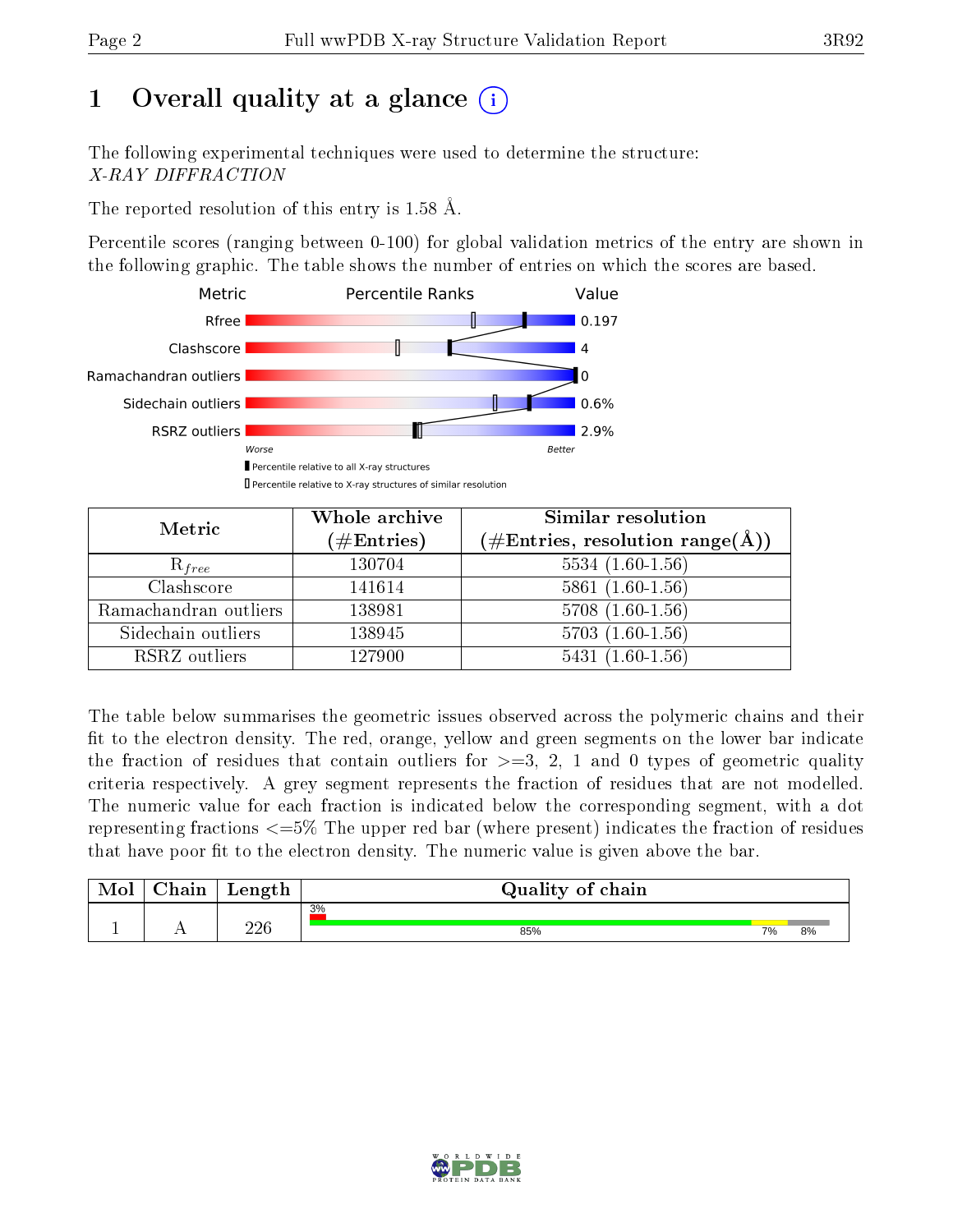# 2 Entry composition  $(i)$

There are 3 unique types of molecules in this entry. The entry contains 2029 atoms, of which 0 are hydrogens and 0 are deuteriums.

In the tables below, the ZeroOcc column contains the number of atoms modelled with zero occupancy, the AltConf column contains the number of residues with at least one atom in alternate conformation and the Trace column contains the number of residues modelled with at most 2 atoms.

Molecule 1 is a protein called Heat shock protein HSP 90-alpha.

| Mol | ${\rm Chain}$ | Residues | Atoms         |      |      |     | $\text{ZeroOcc} \mid \text{AltConf} \mid$ | $\lq$ Trace |  |
|-----|---------------|----------|---------------|------|------|-----|-------------------------------------------|-------------|--|
|     |               | 208      | Total<br>1655 | 1052 | -273 | 325 |                                           |             |  |

There is a discrepancy between the modelled and reference sequences:

| Chain |  | $\Box$   Residue   Modelled   Actual   Comment | Reference  |
|-------|--|------------------------------------------------|------------|
|       |  | deletion.                                      | UNP P07900 |

• Molecule 2 is  $(3aR)$ -13,13,16-trimethyl-15-oxo-1,2,3,3a,4,5,12,14,15,17,18,19-dodecahydro-13 H-10,6-(metheno)pyrrolo[2',1':3,4][1,4,9]triazacyclotetradecino[9,8-a]indole-7-carboxamide (three-letter code: 06J) (formula:  $C_{26}H_{34}N_4O_2$ ).



| $\text{Mol}$ | $\mid$ Chain $\mid$ Residues $\mid$ | Atoms     |    |  |  | $ZeroOcc \mid AltConf \mid$ |
|--------------|-------------------------------------|-----------|----|--|--|-----------------------------|
|              |                                     | Total C N | 26 |  |  |                             |

• Molecule 3 is water.

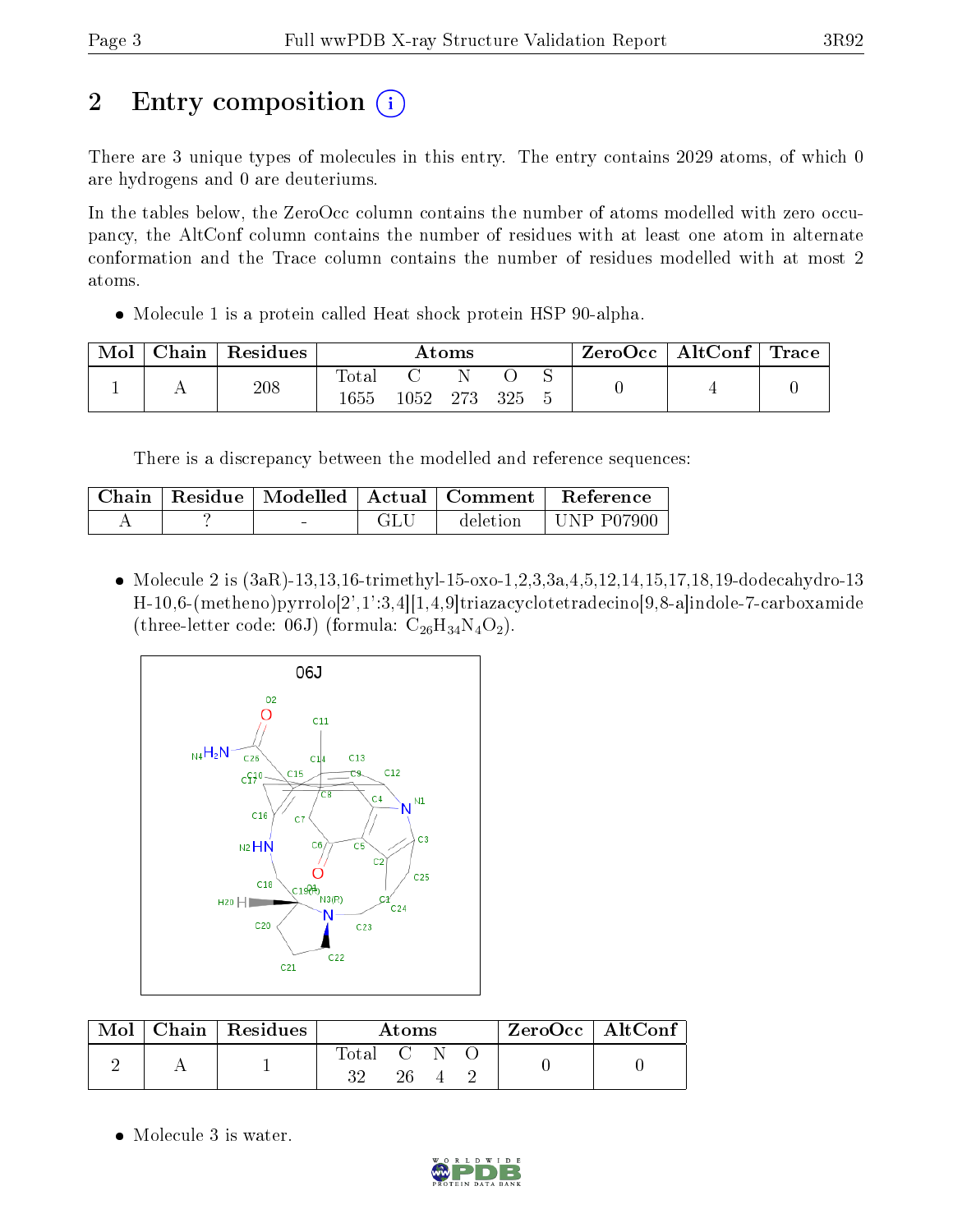|  | $\text{Mol}$   Chain   Residues | Atoms               | $\rm ZeroOcc$   AltConf |  |
|--|---------------------------------|---------------------|-------------------------|--|
|  | 342                             | Total<br>342<br>342 |                         |  |

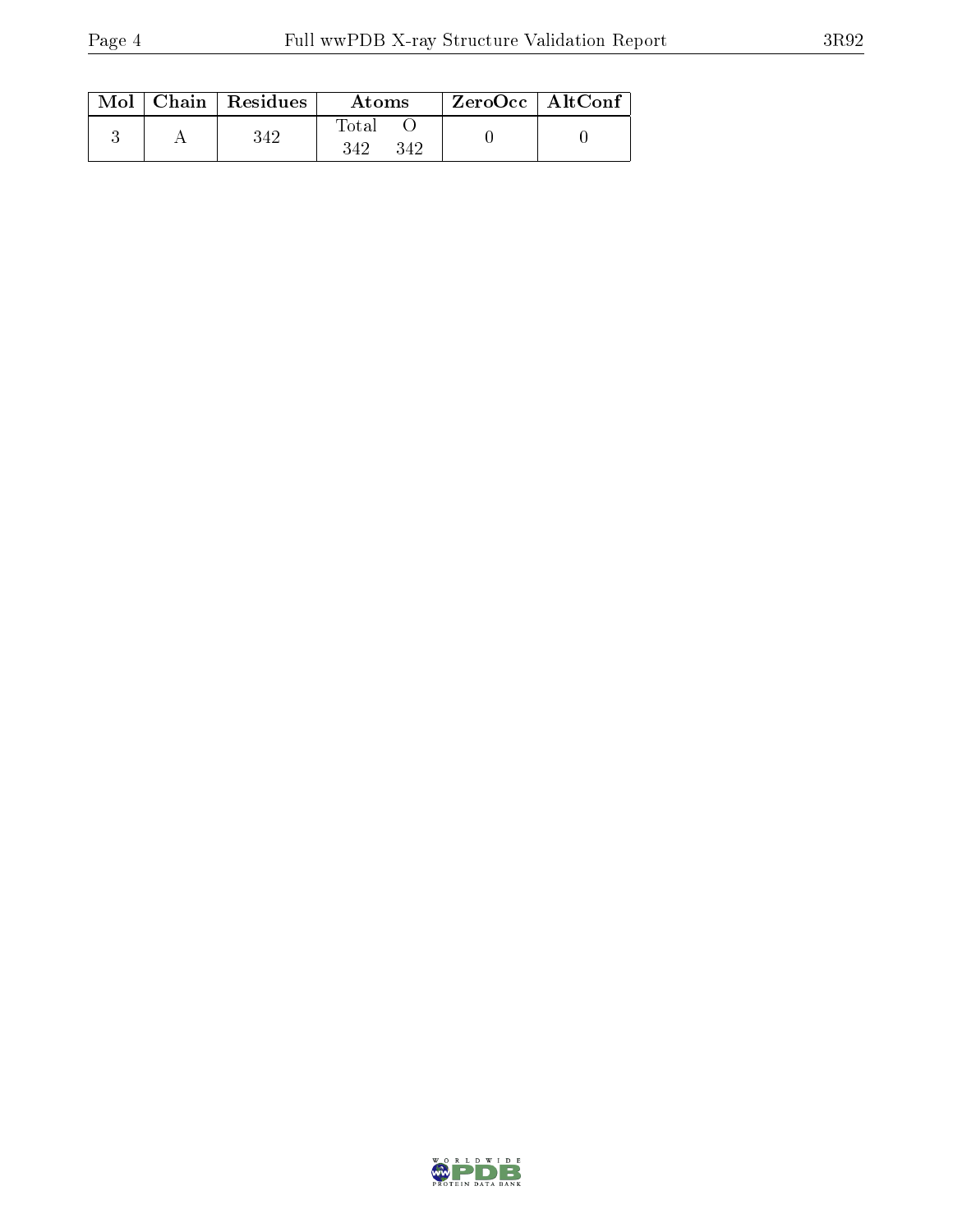# 3 Residue-property plots  $(i)$

These plots are drawn for all protein, RNA and DNA chains in the entry. The first graphic for a chain summarises the proportions of the various outlier classes displayed in the second graphic. The second graphic shows the sequence view annotated by issues in geometry and electron density. Residues are color-coded according to the number of geometric quality criteria for which they contain at least one outlier: green  $= 0$ , yellow  $= 1$ , orange  $= 2$  and red  $= 3$  or more. A red dot above a residue indicates a poor fit to the electron density (RSRZ  $> 2$ ). Stretches of 2 or more consecutive residues without any outlier are shown as a green connector. Residues present in the sample, but not in the model, are shown in grey.

• Molecule 1: Heat shock protein HSP 90-alpha



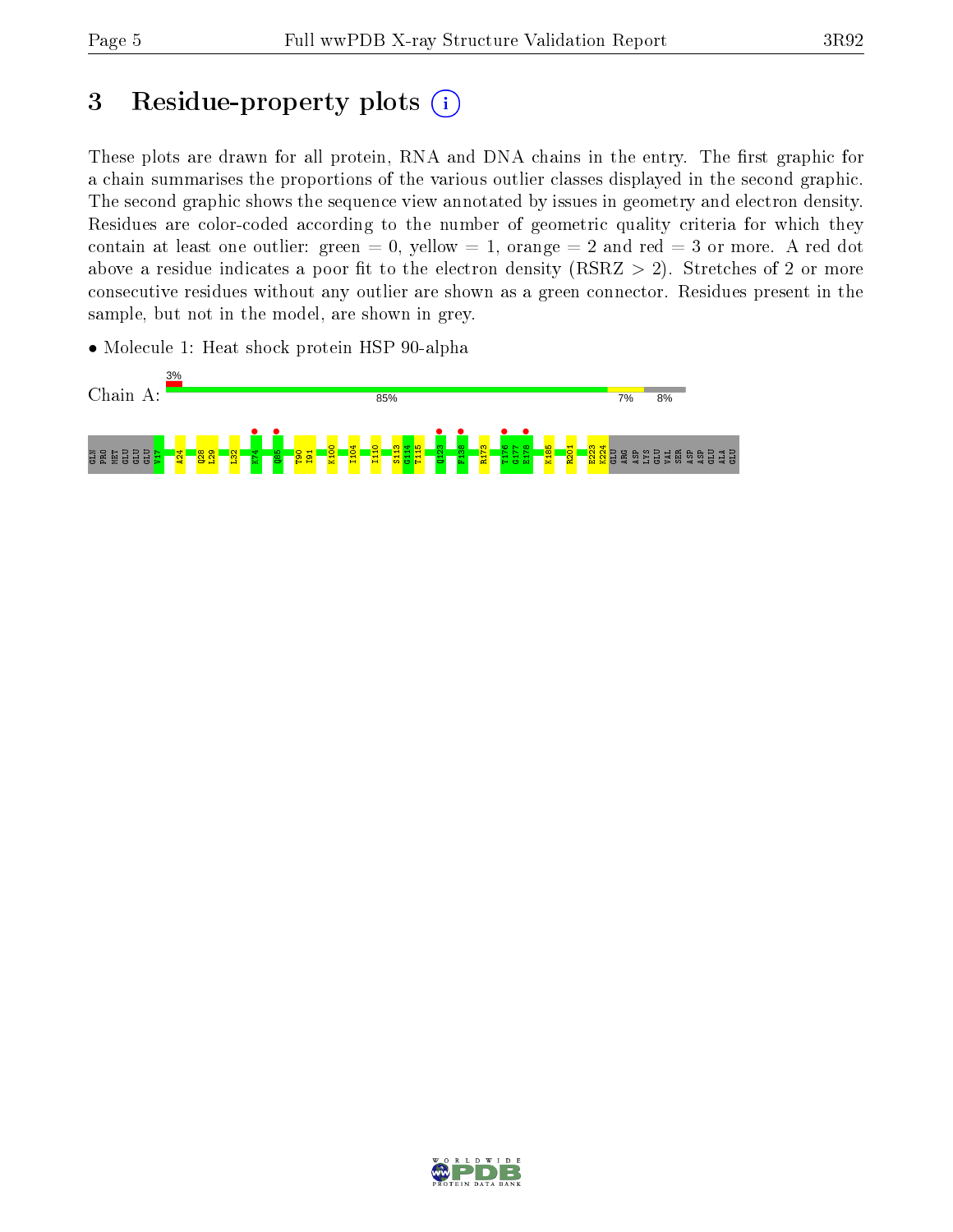# 4 Data and refinement statistics  $(i)$

| Property                                                             | Value                                            | Source     |
|----------------------------------------------------------------------|--------------------------------------------------|------------|
| Space group                                                          | I 2 2 2                                          | Depositor  |
| Cell constants                                                       | 67.35Å<br>90.36Å 98.59Å                          | Depositor  |
| a, b, c, $\alpha$ , $\beta$ , $\gamma$                               | $90.00^{\circ}$ $90.00^{\circ}$<br>$90.00^\circ$ |            |
| Resolution $(A)$                                                     | $-1.58$<br>24.72                                 | Depositor  |
|                                                                      | 24.72<br>$-1.58$                                 | <b>EDS</b> |
| % Data completeness                                                  | 84.9 (24.72-1.58)                                | Depositor  |
| (in resolution range)                                                | $93.8(24.72 - 1.58)$                             | <b>EDS</b> |
| $R_{merge}$                                                          | (Not available)                                  | Depositor  |
| $\mathrm{R}_{sym}$                                                   | 0.04                                             | Depositor  |
| $\langle I/\sigma(I) \rangle$ <sup>1</sup>                           | 1.14 (at $1.58\text{\AA}$ )                      | Xtriage    |
| Refinement program                                                   | PHENIX (phenix.refine)                           | Depositor  |
| $R, R_{free}$                                                        | $0.176$ ,<br>0.194                               | Depositor  |
|                                                                      | $0.181$ ,<br>0.197                               | DCC        |
| $R_{free}$ test set                                                  | 1999 reflections $(5.13\%)$                      | wwPDB-VP   |
| Wilson B-factor $(A^2)$                                              | 21.8                                             | Xtriage    |
| Anisotropy                                                           | 0.077                                            | Xtriage    |
| Bulk solvent $k_{sol}(e/\mathring{A}^3)$ , $B_{sol}(\mathring{A}^2)$ | $0.34$ , 46.4                                    | <b>EDS</b> |
| L-test for twinning <sup>2</sup>                                     | $< L >$ = 0.51, $< L2$ > = 0.35                  | Xtriage    |
| Estimated twinning fraction                                          | No twinning to report.                           | Xtriage    |
| $F_o, F_c$ correlation                                               | 0.97                                             | <b>EDS</b> |
| Total number of atoms                                                | 2029                                             | wwPDB-VP   |
| Average B, all atoms $(A^2)$                                         | 25.0                                             | wwPDB-VP   |

Xtriage's analysis on translational NCS is as follows: The largest off-origin peak in the Patterson function is  $5.92\%$  of the height of the origin peak. No significant pseudotranslation is detected.

<sup>&</sup>lt;sup>2</sup>Theoretical values of  $\langle |L| \rangle$ ,  $\langle L^2 \rangle$  for acentric reflections are 0.5, 0.333 respectively for untwinned datasets, and 0.375, 0.2 for perfectly twinned datasets.



<span id="page-5-1"></span><span id="page-5-0"></span><sup>1</sup> Intensities estimated from amplitudes.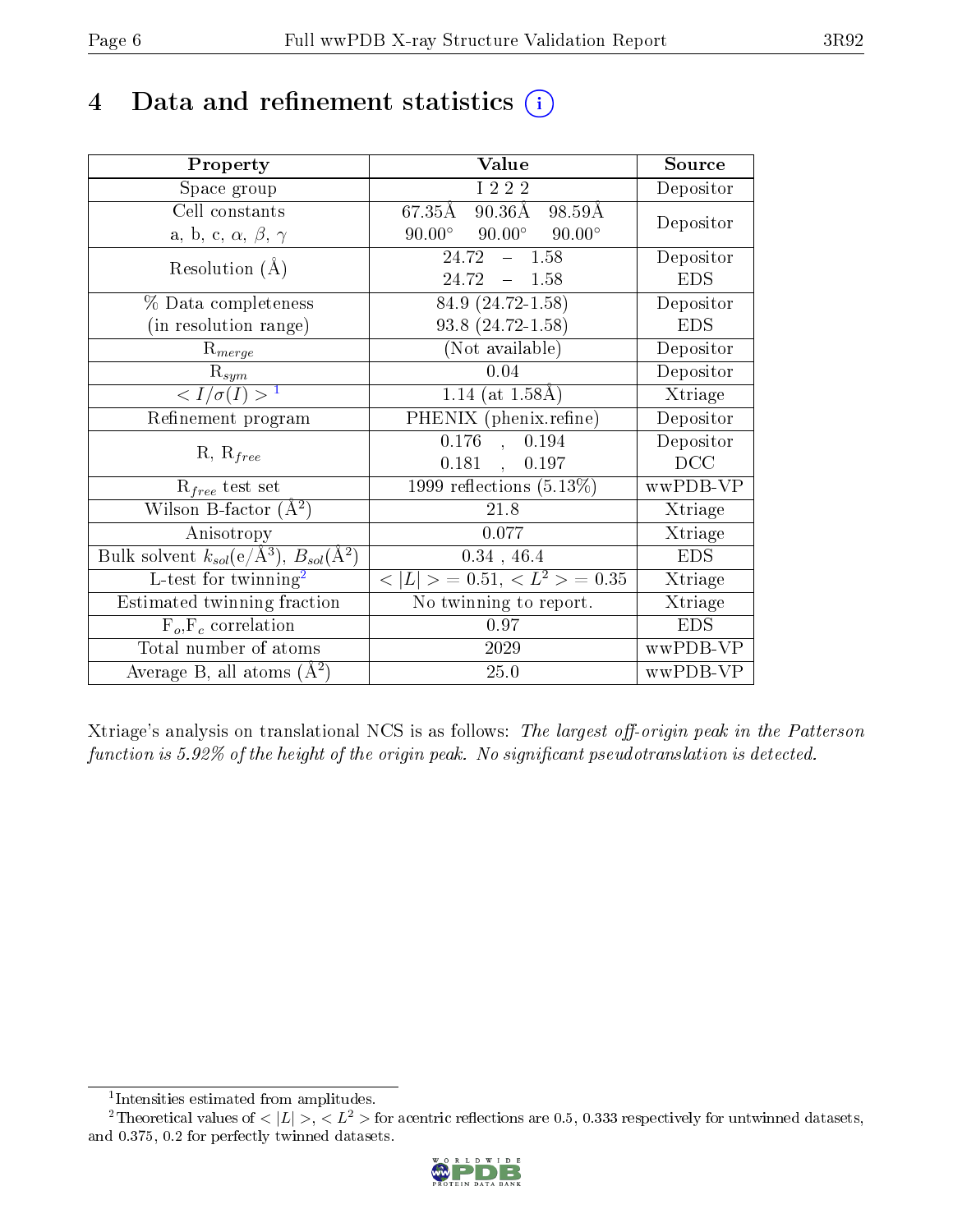# 5 Model quality  $(i)$

## 5.1 Standard geometry  $\overline{()}$

Bond lengths and bond angles in the following residue types are not validated in this section: 06J

The Z score for a bond length (or angle) is the number of standard deviations the observed value is removed from the expected value. A bond length (or angle) with  $|Z| > 5$  is considered an outlier worth inspection. RMSZ is the root-mean-square of all Z scores of the bond lengths (or angles).

| $Mol$   Chain |      | Bond lengths                    | Bond angles |        |  |
|---------------|------|---------------------------------|-------------|--------|--|
|               |      | RMSZ $ #Z  > 5$ RMSZ $ #Z  > 5$ |             |        |  |
|               | 0.23 | 0/1693                          | 0.44        | 0/2281 |  |

There are no bond length outliers.

There are no bond angle outliers.

There are no chirality outliers.

There are no planarity outliers.

### 5.2 Too-close contacts  $(i)$

In the following table, the Non-H and H(model) columns list the number of non-hydrogen atoms and hydrogen atoms in the chain respectively. The H(added) column lists the number of hydrogen atoms added and optimized by MolProbity. The Clashes column lists the number of clashes within the asymmetric unit, whereas Symm-Clashes lists symmetry related clashes.

| Mol |      |       | Chain   Non-H   H(model)   H(added)   Clashes   Symm-Clashes |
|-----|------|-------|--------------------------------------------------------------|
|     | 1655 | I 670 |                                                              |
|     |      |       |                                                              |
|     | 342  |       |                                                              |
|     | 2029 |       |                                                              |

The all-atom clashscore is defined as the number of clashes found per 1000 atoms (including hydrogen atoms). The all-atom clashscore for this structure is 4.

All (15) close contacts within the same asymmetric unit are listed below, sorted by their clash magnitude.

| Atom-2          |                         | Interatomic  | Clash         |
|-----------------|-------------------------|--------------|---------------|
| Atom-1          |                         | distance (A) | overlap $(A)$ |
| 2 A 1 06 I H 29 | $2.4 \cdot 1.06$ J H 16 | 1.57         |               |

Continued on next page...

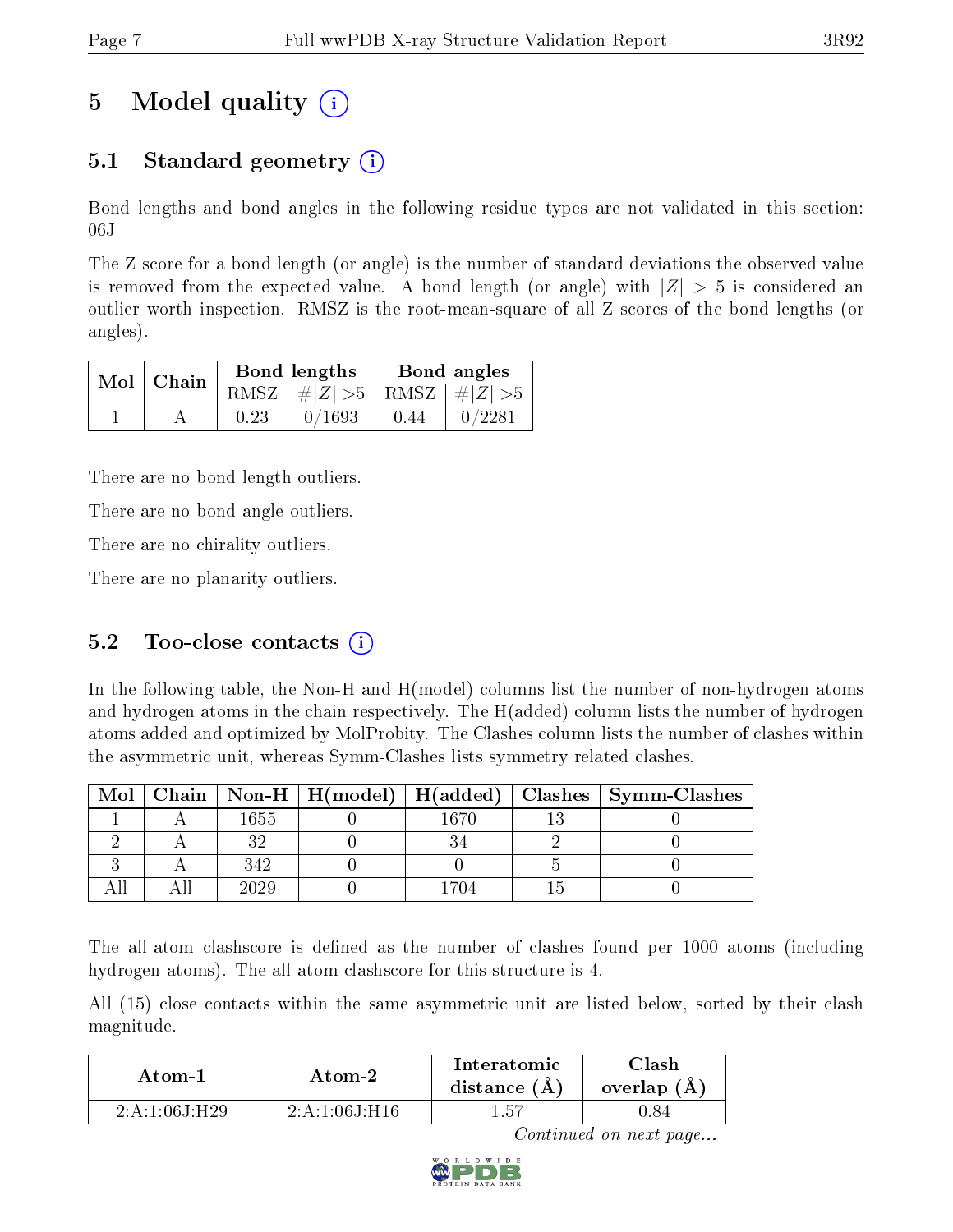| Atom-1              | $\bold{A}\text{tom-}2$ | Interatomic    | Clash         |
|---------------------|------------------------|----------------|---------------|
|                     |                        | distance $(A)$ | overlap $(A)$ |
| 2:A:1:06J:C23       | 2: A: 1:06 J:H16       | 2.21           | 0.70          |
| 1:A:223:GLU:O       | 1: A:224:LYS:HB2       | 2.08           | 0.54          |
| 1:A:223:GLU:HG3     | 3:A:452:HOH:O          | 2.06           | 0.54          |
| 1:A:173:ARG:NE      | 3:A:481:HOH:O          | 2.43           | 0.50          |
| 1:A:29:LEU:HB2      | 1: A:115:THR:HG23      | 1.96           | 0.46          |
| 1:A:201:ARG:HG3     | 3: A:428:HOH:O         | 2.16           | 0.46          |
| 1: A:173: ARG:HD3   | 3:A:565:HOH:O          | 2.16           | 0.45          |
| 1: A: 185: LYS: HB2 | 1:A:185:LYS:HE3        | 1.80           | 0.43          |
| 1:A:110:ILE:HB      | 3: A:483:HOH:O         | 2.19           | 0.42          |
| 1: A:100:LYS:HE2    | 1: A:104: ILE: HDI1    | 2.01           | 0.41          |
| 1: A:91: ILE: HD12  | 1:A:91:ILE:N           | 2.36           | 0.41          |
| 1:A:32:LEU:HD23     | 1: A:32:LEU: C         | 2.42           | 0.41          |
| 1:A:24:ALA:O        | 1:A:28:GLN:HG3         | 2.22           | 0.40          |
| 1: A:90:THR:CG2     | 1: A: 185: LYS: HG3    | 2.52           | 0.40          |

Continued from previous page...

There are no symmetry-related clashes.

### 5.3 Torsion angles (i)

#### 5.3.1 Protein backbone  $(i)$

In the following table, the Percentiles column shows the percent Ramachandran outliers of the chain as a percentile score with respect to all X-ray entries followed by that with respect to entries of similar resolution.

The Analysed column shows the number of residues for which the backbone conformation was analysed, and the total number of residues.

| Mol   Chain | $\boldsymbol{\mathrm{Analysed}}$        | Favoured   Allowed   Outliers   Percentiles |  |                 |
|-------------|-----------------------------------------|---------------------------------------------|--|-----------------|
|             | $210/226$ (93\%)   206 (98\%)   4 (2\%) |                                             |  | $\vert$ 100 100 |

There are no Ramachandran outliers to report.

#### 5.3.2 Protein sidechains  $(i)$

In the following table, the Percentiles column shows the percent sidechain outliers of the chain as a percentile score with respect to all X-ray entries followed by that with respect to entries of similar resolution.

The Analysed column shows the number of residues for which the sidechain conformation was analysed, and the total number of residues.

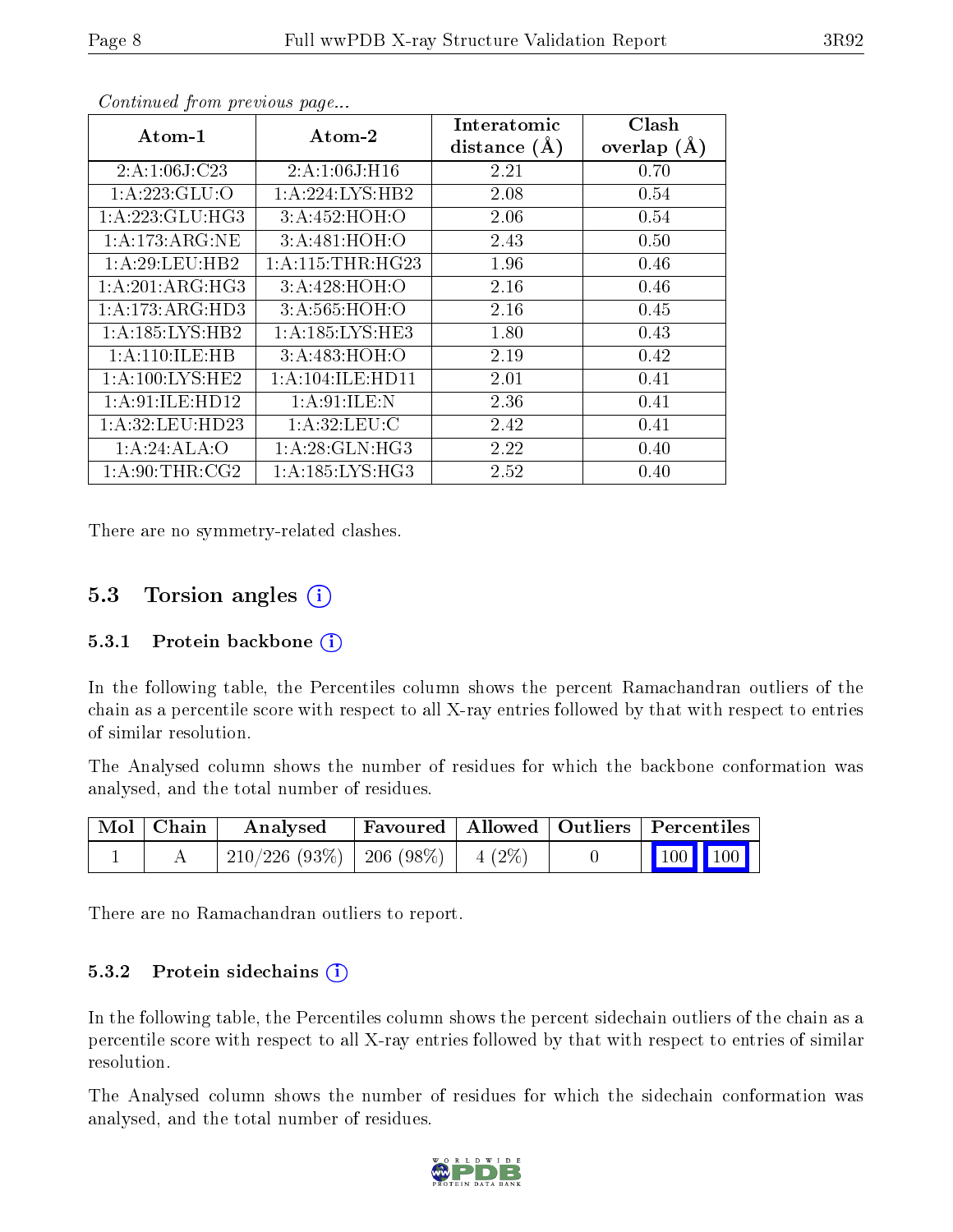| Mol   Chain | Analysed                                 |  | Rotameric   Outliers   Percentiles |       |  |
|-------------|------------------------------------------|--|------------------------------------|-------|--|
|             | $183/196$ (93\%)   182 (100\%)   1 (0\%) |  |                                    | 88 80 |  |

All (1) residues with a non-rotameric sidechain are listed below:

| Mol | Chain- | $\pm$ Res | Type |
|-----|--------|-----------|------|
|     |        |           |      |

Some sidechains can be flipped to improve hydrogen bonding and reduce clashes. There are no such sidechains identified.

#### $5.3.3$  RNA  $(i)$

There are no RNA molecules in this entry.

### 5.4 Non-standard residues in protein, DNA, RNA chains (i)

There are no non-standard protein/DNA/RNA residues in this entry.

### 5.5 Carbohydrates (i)

There are no carbohydrates in this entry.

### 5.6 Ligand geometry (i)

1 ligand is modelled in this entry.

In the following table, the Counts columns list the number of bonds (or angles) for which Mogul statistics could be retrieved, the number of bonds (or angles) that are observed in the model and the number of bonds (or angles) that are defined in the Chemical Component Dictionary. The Link column lists molecule types, if any, to which the group is linked. The Z score for a bond length (or angle) is the number of standard deviations the observed value is removed from the expected value. A bond length (or angle) with  $|Z| > 2$  is considered an outlier worth inspection. RMSZ is the root-mean-square of all Z scores of the bond lengths (or angles).

| $\bf{Mol}$<br><b>Type</b> |     | $\mid$ Chain $\mid$ | ${\mathop{\mathrm{Res}}\nolimits}$ | Link |                      | Bond lengths |           |          | Bond angles |                            |
|---------------------------|-----|---------------------|------------------------------------|------|----------------------|--------------|-----------|----------|-------------|----------------------------|
|                           |     |                     |                                    |      | $\sim$ ounts $^{-1}$ | RMSZ         | $\# Z >2$ | Counts   | RMSZ        | $^{\prime}$ # $ Z $        |
|                           | 06J |                     |                                    |      | 36,36,36             | 1.42         | 5(13%)    | 40,55,55 | 1.34        | 6 <sub>1</sub><br>$(15\%)$ |

In the following table, the Chirals column lists the number of chiral outliers, the number of chiral centers analysed, the number of these observed in the model and the number defined in the Chemical Component Dictionary. Similar counts are reported in the Torsion and Rings columns.

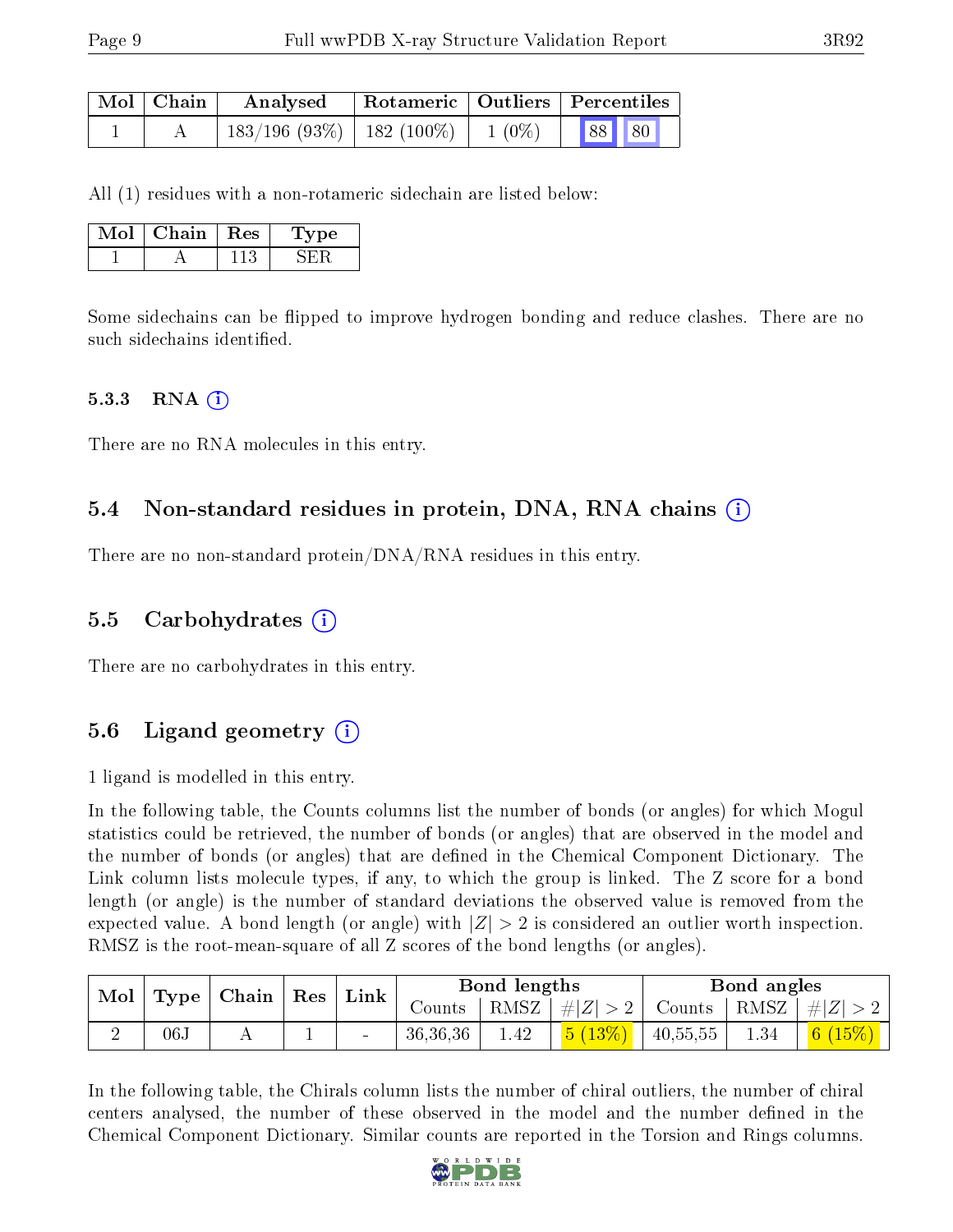'-' means no outliers of that kind were identified.

|      |  |        | Mol   Type   Chain   Res   Link   Chirals   Torsions   Rings |  |
|------|--|--------|--------------------------------------------------------------|--|
| 06.1 |  | $\sim$ | $0/19/43/43$   $0/4/5/5$                                     |  |

All (5) bond length outliers are listed below:

| Mol | Chain | Res | Type             | Atoms    | Z       | Observed(A) | Ideal(A) |
|-----|-------|-----|------------------|----------|---------|-------------|----------|
|     |       |     | 06J              | $C23-N3$ | 3.93    | 1.53        | 1.47     |
|     |       |     | 06J              | $C12-N1$ | $-2.99$ | 1.42        | 1.46     |
|     |       |     | 06J              | $C3-N1$  | 2.82    | 1.41        | 1.36     |
|     |       |     | 06J              | $C26-N4$ | 2.65    | 1.38        | 1.33     |
|     |       |     | $06\,\mathrm{J}$ | $C19-N3$ | 2.51    | 1.54        | 1.47     |

All (6) bond angle outliers are listed below:

| Mol                         | Chain | Res | Type | Atoms         | Z       | Observed $(^\circ)$ | $Ideal(^o)$ |
|-----------------------------|-------|-----|------|---------------|---------|---------------------|-------------|
| 2                           |       |     | 06J  | C13-C12-N1    | 3.10    | 123.53              | 119.19      |
| $\overline{2}$              |       |     | 06J  | $C12-C17-C16$ | 3.01    | 123.69              | 118.40      |
| 2                           |       |     | 06J  | $C16-C15-C26$ | $-2.96$ | 119.81              | 121.72      |
| 2                           |       |     | 06J  | $C4-C5-C2$    | 2.69    | 108.04              | 104.13      |
| $\mathcal{D}_{\mathcal{A}}$ |       |     | 06J  | $C24-C25-C3$  | 2.42    | 118.14              | 112.66      |
| $\overline{2}$              |       |     | 06J  | C13-C12-C17   | $-2.33$ | 118.98              | 121 74      |

There are no chirality outliers.

There are no torsion outliers.

There are no ring outliers.

1 monomer is involved in 2 short contacts:

|  |      | Mol   Chain   Res   Type   Clashes   Symm-Clashes |
|--|------|---------------------------------------------------|
|  | 06.J |                                                   |

The following is a two-dimensional graphical depiction of Mogul quality analysis of bond lengths, bond angles, torsion angles, and ring geometry for all instances of the Ligand of Interest. In addition, ligands with molecular weight > 250 and outliers as shown on the validation Tables will also be included. For torsion angles, if less then 5% of the Mogul distribution of torsion angles is within 10 degrees of the torsion angle in question, then that torsion angle is considered an outlier. Any bond that is central to one or more torsion angles identified as an outlier by Mogul will be highlighted in the graph. For rings, the root-mean-square deviation (RMSD) between the ring in question and similar rings identified by Mogul is calculated over all ring torsion angles. If the average RMSD is greater than 60 degrees and the minimal RMSD between the ring in question and any Mogul-identified rings is also greater than 60 degrees, then that ring is considered an outlier. The outliers are highlighted in purple. The color gray indicates Mogul did not find sufficient

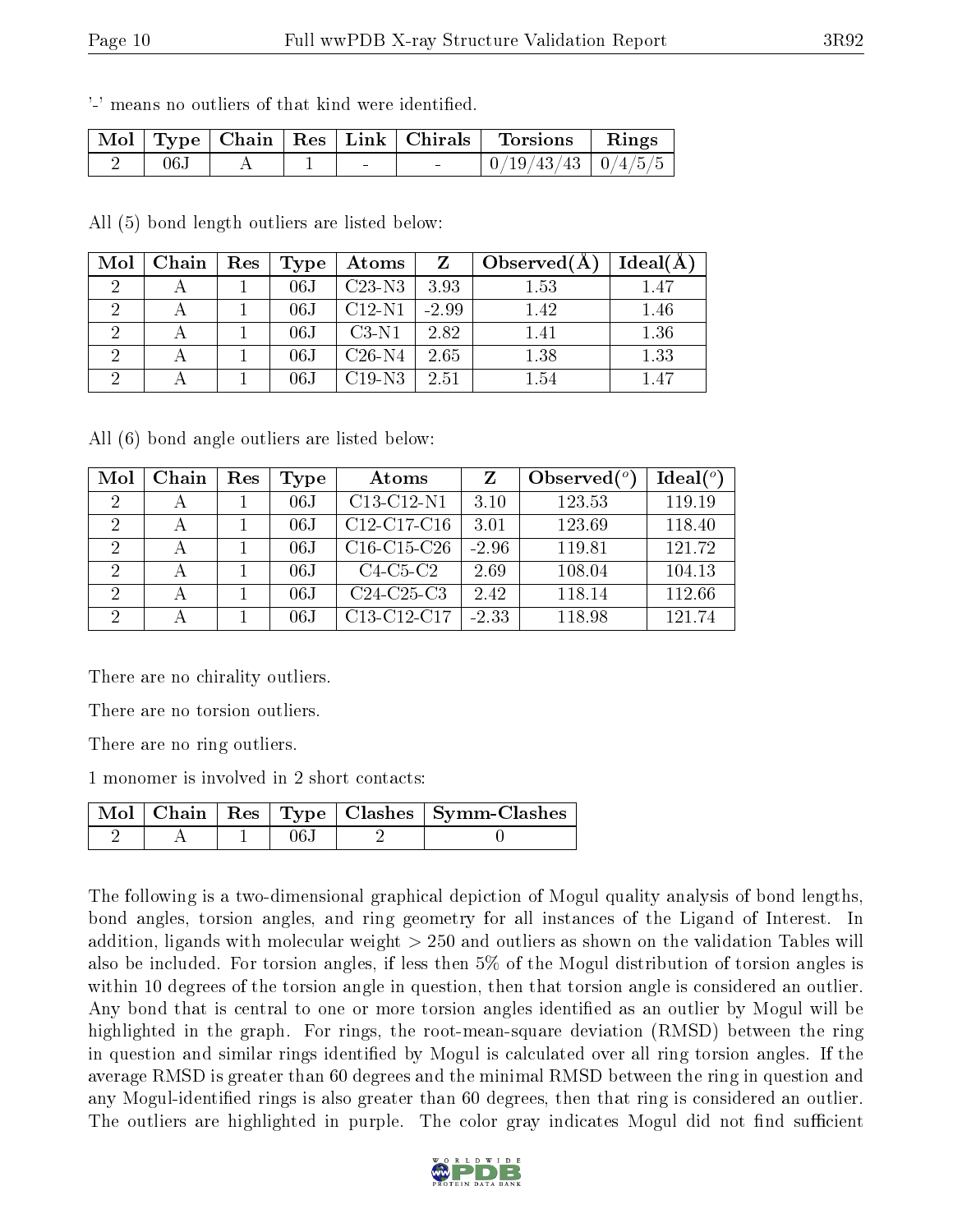

equivalents in the CSD to analyse the geometry.

### 5.7 [O](https://www.wwpdb.org/validation/2017/XrayValidationReportHelp#nonstandard_residues_and_ligands)ther polymers (i)

There are no such residues in this entry.

### 5.8 Polymer linkage issues (i)

There are no chain breaks in this entry.

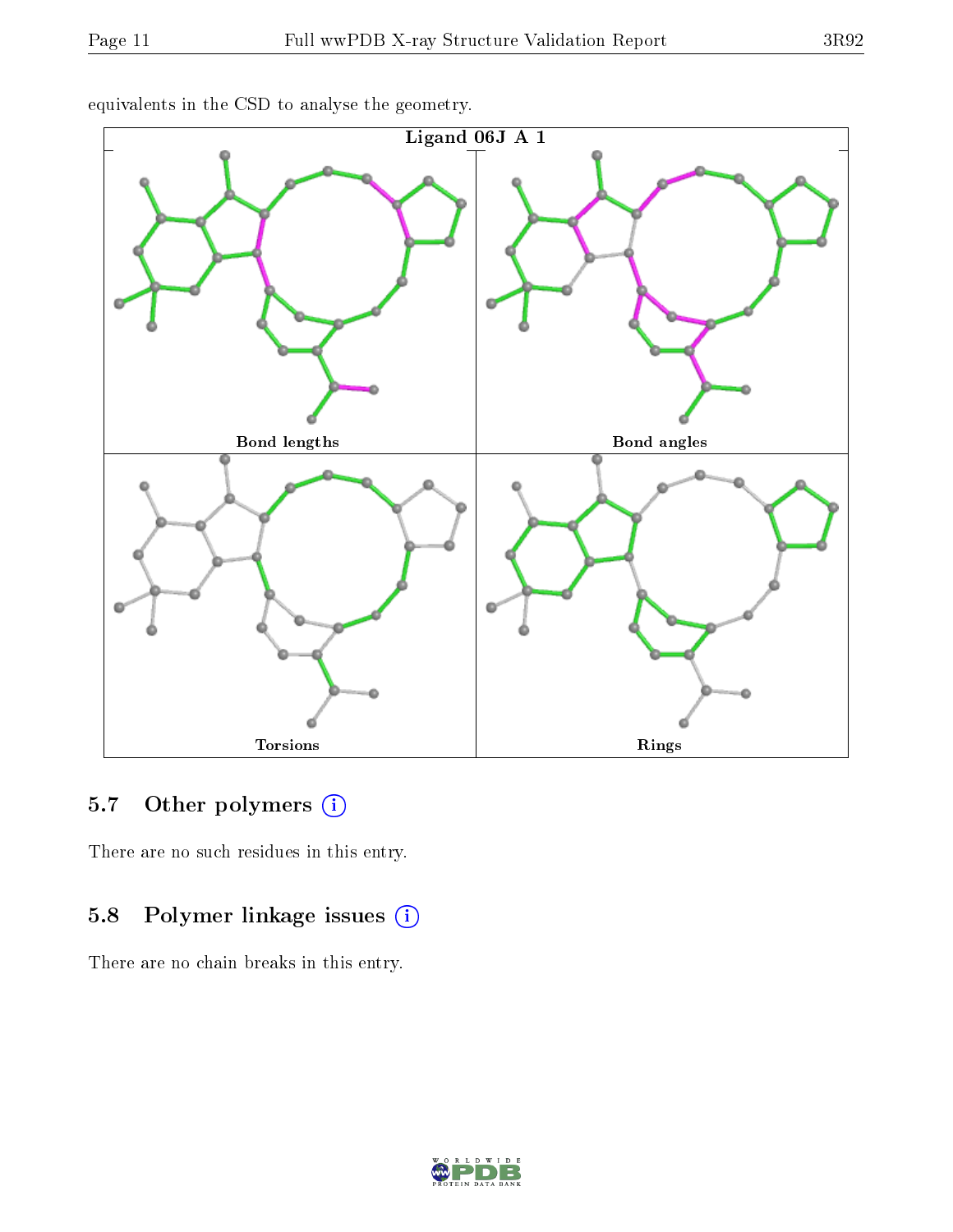# 6 Fit of model and data  $\left( \cdot \right)$

### 6.1 Protein, DNA and RNA chains (i)

In the following table, the column labelled  $#RSRZ>2'$  contains the number (and percentage) of RSRZ outliers, followed by percent RSRZ outliers for the chain as percentile scores relative to all X-ray entries and entries of similar resolution. The OWAB column contains the minimum, median,  $95<sup>th</sup>$  percentile and maximum values of the occupancy-weighted average B-factor per residue. The column labelled  $Q< 0.9$  lists the number of (and percentage) of residues with an average occupancy less than 0.9.

|  | $\vert$ Mol $\vert$ Chain $\vert$ Analysed $\vert$ <rsrz> <math>\vert</math></rsrz> |      | $\rm \#RSRZ{>}2$                                                                                | $\vert$ OWAB(Å <sup>2</sup> ) $\vert$ Q<0.9 |  |
|--|-------------------------------------------------------------------------------------|------|-------------------------------------------------------------------------------------------------|---------------------------------------------|--|
|  |                                                                                     | 0.30 | $\begin{array}{ c c c c c c c c } \hline 6 & 2\% & 51 & 53 & 12, 19, 40, 59 \hline \end{array}$ |                                             |  |

All (6) RSRZ outliers are listed below:

| Mol | Chain | Res | <b>Type</b> | <b>RSRZ</b> |
|-----|-------|-----|-------------|-------------|
|     |       | 176 | <b>THR</b>  | 5.4         |
|     |       | 123 | <b>GLN</b>  | 2.9         |
|     |       | 178 | <b>GLU</b>  | 2.3         |
|     |       | 74  | <b>LYS</b>  | 2.1         |
|     |       | 85  | <b>GLN</b>  | 2.0         |
|     |       | 138 | PHE         | 20          |

### 6.2 Non-standard residues in protein, DNA, RNA chains (i)

There are no non-standard protein/DNA/RNA residues in this entry.

#### 6.3 Carbohydrates (i)

There are no carbohydrates in this entry.

### 6.4 Ligands  $(i)$

In the following table, the Atoms column lists the number of modelled atoms in the group and the number defined in the chemical component dictionary. The B-factors column lists the minimum, median,  $95<sup>th</sup>$  percentile and maximum values of B factors of atoms in the group. The column labelled  $Q< 0.9$  lists the number of atoms with occupancy less than 0.9.

|           |  |  | $\vert$ Mol $\vert$ Type $\vert$ Chain $\vert$ Res $\vert$ Atoms $\vert$ RSCC $\vert$ RSR $\vert$ B-factors(A <sup>2</sup> ) $\vert$ Q<0.9 |  |
|-----------|--|--|--------------------------------------------------------------------------------------------------------------------------------------------|--|
| $06\rm J$ |  |  | $\begin{array}{ c c c c c c c c c } \hline 32/32 & 0.92 & 0.14 & 11,15,36,40 \ \hline \end{array}$                                         |  |